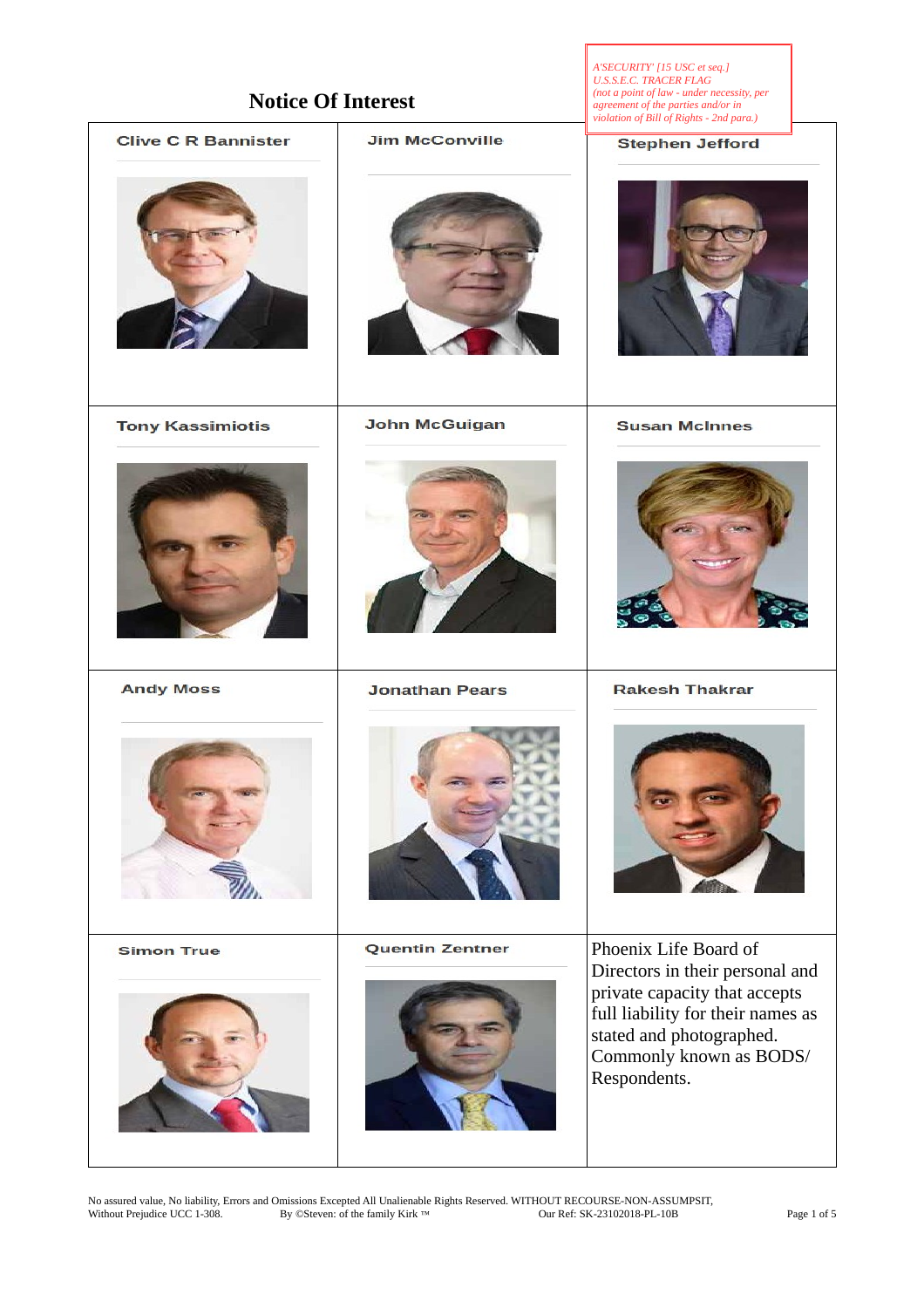## **NON-NEGOTIABLE**

Claimant ©Steven: of the family Kirk  $C/0$ 

# **WARNING NOTICE OF INTEREST**

To PHOENIX LIFE Clive C R Bannister, Jim McConville, Stephen Jefford, Tony Kassimiotis, John McGuigan, Susan McInnes, Andy Moss, Jonathan Pears, Rakesh Thakrar, Simon True, Quentin Zentner,/ Respondents 301 St Vincent Street, Glasgow, G2 5AB Registration No: 1016269

05th November 2018

Our Ref: SK-23102018-PL-10B Policy No: xxxxxxx

Recorded delivery to CEO PHOENIX LIFE GQ 6228 3763 6GB Previous number GQ 6228 3761 9GB

Recorded for **fraud and high treason** purposes. We do not communicate with a PO BOX.

## **common law jurisdiction applies exclusively Notice to agent is notice to principal and notice to principal is notice to agent applies.**

This is not a complaint, a query, a request for a statement/agreement and is not to be treated as one. By doing so, you will agree to pay (£5,000.00) Five Thousand in damages. Do not refer to me as Sir/ Mr/Mrs/Ms or any title, which is a legal fiction name fraud and is not me. By doing so, you will also agree to pay (£5,000,000.00), 5 million GBP in damages. To treat these Notices/affidavits/documents/correspondences with the respect they deserve and by not doing so ie re-naming them you also agree to pay (£10,000.00) Ten Thousand GBP in Damages. All correspondences must be under common law.

To all the individuals that takes full liability for their names ans stated herein/Respondents

I ©Steven: of the family Kirk hereby Serve Notice.

#### **Notice: Agreements**

Please pay special attention to the above agreement in RED INK should you wish to communicate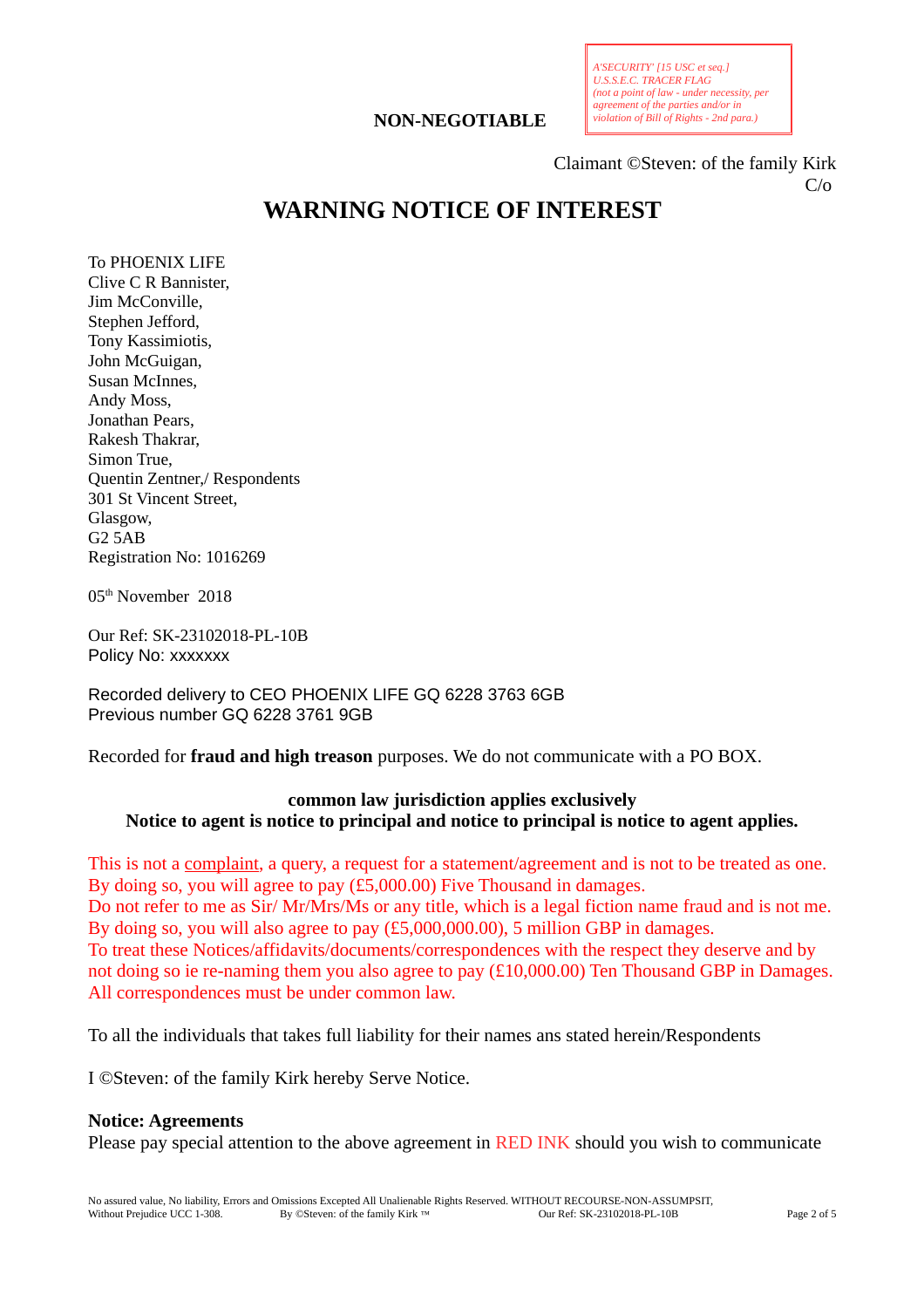with myself the living breathing flesh and blood sovereign Man  $\|\int_{\text{coroement of the particle and/or in}}^{\text{not of law - under necessity, per}} \|$  with a living soul that is capable of processing knowledge. Therefore failure to agree with this agreements will constitute the above in red

ink legal accord. These are the terms for communication/correspondences.

Under Common Law, all men and women are held accountable for their own behaviour, in their personal and private capacities. Which is above the statutory system you corporations are hiding behind. It is no longer acceptable for individuals to hide behind the statutory system, if they are responsible for causing harm, loss or injury to others, they are guilty of crimes against the people.

# **NOTICE**

This fiduciary interest in the property, real and moveable, of respondent arises from **Trespass, wilful neglect of duty.** Surety for the value of this Notice of Distress is the respondent's public indemnity insurance bond and, if this is insufficient, all of the respondent's personal and private property to the value of this notice.

For the avoidance of doubt, claimant intends to make a civil claim valued at present at Ten Billion (£10,000.000,000.00) in gold and silver and/or fiat money at per value per Respondent named herein.

Respondent has thirty (30) days to respond from receipt of this Notice of Interest.

## **The Commercial Lien Process.**

A common Law Commercial Lien is a process that any man or woman can employ in order to obtain **Lawful** remedy from the actions of another man or woman who have - or have attempted to – **or have conspired to** – damage said man or woman in some way. Such wrongs are known as "torts" and are the subject of Tort Law. This includes "harassment" such as "threats with menaces" which is considered to be 'damages' and also 'defamation of character'. Which is also considered to 'damage a reputation'. The reason for this is simple: Since all are equal under the LAW, then each man or woman has a duty of care to each other man or woman, such as to make sure that – whatever action we take towards each other – we have the Common Law behind those actions, and thus can live together in peace. Abrogating said Duty of Care is a CRIMINAL ACT. And constitutes a tort.

I believe that you have created a tort, or torts against me the living man and also my family.

## **The process comprises:**

- 1. The subject of Trespass and wilful neglect of duty (myself in this case), will write a Statement of Truth (Affidavit of Obligation), **under the penalty of perjury**. This being the case, what I will write will be **"the truth, the whole truth, and nothing but the truth"**, and will thus be **based on first hand knowledge.**
- 2. You will be sent a copy of this Affidavit, comprising my allegations. You will have to REBUT EACH POINT in order to ward off the possibility of a Lien. You will be given 30 (thirty) days to do so, but I can assure you that you will not be able to rebut EVEN ONE SINGLE POINT. You will need to rebut by means of a sworn Affidavit of your own, written under the same criteria, namely: **From first-hand knowledge, and under the penalty of perjury.**
- 3. Any points you manage to rebut will be removed from my allegations, and the remainder kept as my final Affidavit. The result will be Notarised/commissioner of oaths to become my Statement of Truth, which will not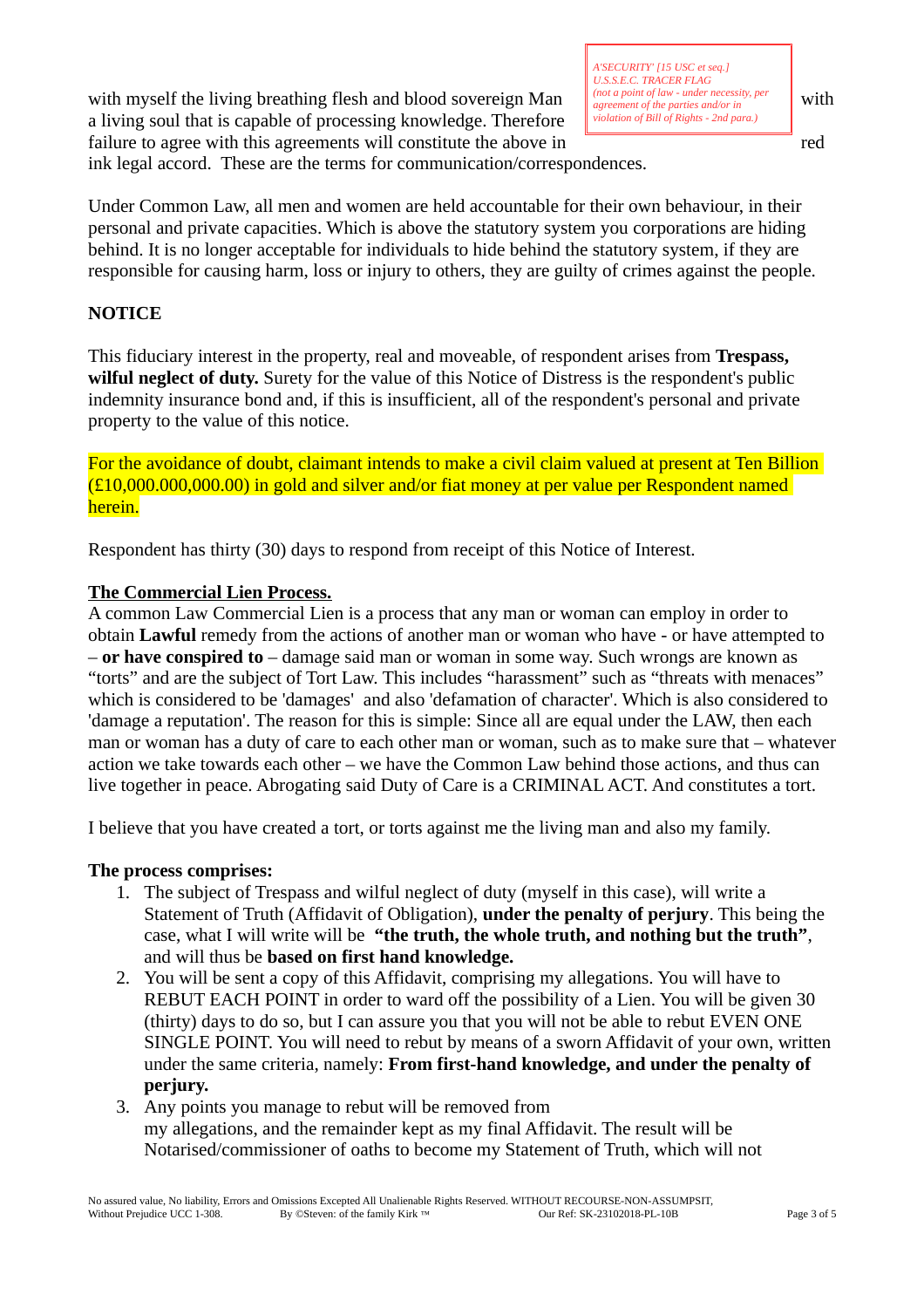only become the truth, in law – but will also become a judgement, in law.

*A'SECURITY' [15 USC et seq.] U.S.S.E.C. TRACER FLAG (not a point of law - under necessity, per agreement of the parties and/or in violation of Bill of Rights - 2nd para.)*

- 4. That being the case, no hearing will be required. **Because the judgement has already been made by the truth.** (That's Common Law)
- 5. I will then place a Public Advertisement, warning whomsoever may be concerned, that your creditworthiness is henceforth highly suspect. I will inform Credit Reference Agencies to this effect. I would then be **lawfully entitled to sieze any of your property**, up to (and including) the value of the Lien.
- 6. This process will occur in a lawful manner, because you are given the chance to rebut in substance – and i will thus retain entirely with 'clean hands in equity.'
- 7. a. Even if i have made an honest mistake, which you failed to rebut, my mistake becomes the truth, in law. you will not be able to claim 'libel'. 'slander' or such like, because you were given thirty days to rebut the allegations, before public announcement. b. By failure to rebut in substance you would have tacitly acquiesced to my statements as truths, in law.

c. Rebut in substance does not comprise simply dismissing my allegations. that is mere gainsaying (deny or contradict a fact or statement). "in substance" means "accompanying with hard proofs" (in this case, "to the contrary")

8. **Being Common Law construct, the only way this Lien can be removed is:** a. By Full Payment … in which case I will remove it b. The verdict of a Jury of 12, deciding that the Lien should not have been imposed. But this will require YOU to take ME to a Court De Jure (Common Law Court) ... whereupon I will be able to explain (to said jury) exactly how you took action which comprised the tort(s) against me without any lawful excuse whatsoever. do not, under any circumstances, assume that any judge can remove a lien. a judge cannot do that,and judges know that (because it is common law, not a statutory, process)

9. That to ensure payment is made, this lien (if remedy isn't used) is from the father to the seventh generation and payment is to be secured through the notary office, solicitors office, commissioner of oaths office named on the Lien.

# **Leviticus 26 verse 23-24**

And if yea will not be reformed by me by these things but will walk contrary unto me then I will also walk contrary unto you and will punish you seven times for your sins.

Any and all consent you "believe" to have over myself the living breathing flesh and blood man is removed and null and void, in immediate effect and is irrevocable, this also applies to any contracts you "believe" to hold are all null and void unless they have my full witnessed consent.

Failure to reply will been seen in Law as a tacit agreement and total admission by acquiescence your the respondents silence of my allegation and the commercial lien process will continue.

The corruption you respondents are guilty of by aiding and abetting in forced slavery by deception is totally disgusting and plain to see none have a backbone are simply cowards and are criminals acting as though they are honourable which is the biggest laugh ever.

Respondents have 30 days to reply with substance or simply do as I as-king you the respondents to do cash in my policy which has absolutely nothing to do with the corrupt treasonous government whatsoever.